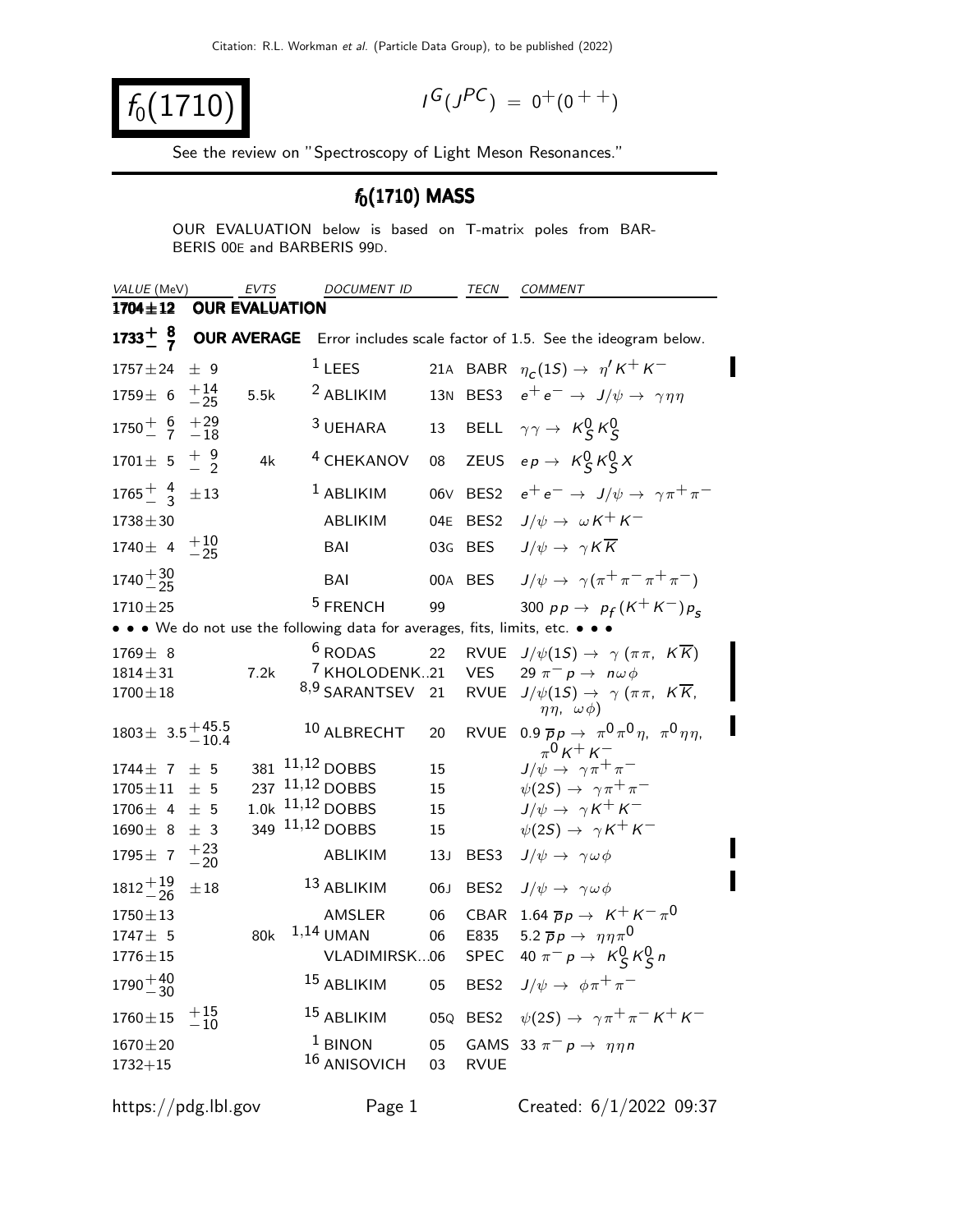| $1682 \pm 16$       |                         |      | TIKHOMIROV 03               |                 |                 | SPEC 40.0 $\pi^{-}$ C $\rightarrow$ $K_S^0 K_S^0 K_I^0 X$       |
|---------------------|-------------------------|------|-----------------------------|-----------------|-----------------|-----------------------------------------------------------------|
| $1670 \pm 26$       |                         | 3.6k | <sup>17</sup> NICHITIU      | 02 <sub>2</sub> |                 | OBLX $0 \overline{p} p \rightarrow K^+ K^- \pi^+ \pi^- \pi^0$   |
| $1698 \pm 18$       |                         |      | <sup>8</sup> BARBERIS       | 00E             |                 | 450 $pp \rightarrow pp \eta \eta p_{S}$                         |
| $1770 \pm 12$       |                         |      | <sup>18</sup> ANISOVICH     | 99 <sub>B</sub> | SPEC            | 0.6–1.2 $p\overline{p} \rightarrow \eta \eta \pi^0$             |
| $1730\pm15$         |                         |      | <b>BARBERIS</b>             | 99              |                 | OMEG 450 $p p \rightarrow p_S p_f K^+ K^-$                      |
| $1750 \pm 20$       |                         |      | <b>BARBERIS</b>             | 99 <sub>B</sub> |                 | OMEG 450 $pp \rightarrow p_S p_f \pi^+ \pi^-$                   |
| $1710 \pm 12$       | $\pm\,11$               |      | 19 BARBERIS                 | 99 <sub>D</sub> |                 | OMEG 450 $pp \rightarrow K^+ K^-$ , $\pi^+ \pi^-$               |
| $1750 \pm 30$       |                         |      | <sup>20</sup> ANISOVICH     | 98 <sub>B</sub> | <b>RVUE</b>     | Compilation                                                     |
| $1720 \pm 39$       |                         |      | BAI                         | 98H             | <b>BES</b>      | $J/\psi \rightarrow \gamma \pi^0 \pi^0$                         |
| $1775 \pm 1.5$      |                         | 57   | <sup>21</sup> BARKOV        | 98              |                 | $\pi^- p \to K^0_S K^0_S n$                                     |
| $1690 \pm 11$       |                         |      | 22 ABREU                    | 96 <sub>C</sub> |                 | DLPH $Z^0 \rightarrow K^+ K^- + X$                              |
| $1696 \pm 5$        | $^{+}_{-34}$            |      | $23$ BAI                    | 96 <sub>C</sub> | <b>BES</b>      | $J/\psi \rightarrow \gamma K^+ K^-$                             |
| $1781 \pm 8$        | $\substack{+10 \\ -31}$ |      | <b>BAI</b>                  | 96 <sub>C</sub> |                 | BES $J/\psi \rightarrow \gamma K^+ K^-$                         |
| $1768 \pm 14$       |                         |      | <b>BALOSHIN</b>             | 95              |                 | SPEC 40 $\pi^-$ C $\rightarrow$ $K_S^0 K_S^0 X$                 |
| $1750\pm15$         |                         |      | 24 BUGG                     | 95              |                 | MRK3 $J/\psi \rightarrow \gamma \pi^+ \pi^- \pi^+ \pi^-$        |
| $1620 \pm 16$       |                         |      | 23 BUGG                     | 95              |                 | MRK3 $J/\psi \rightarrow \gamma \pi^+ \pi^- \pi^+ \pi^-$        |
| $1748 \pm 10$       |                         |      | <sup>25</sup> ARMSTRONG 93C |                 | E760            | $\overline{p}p \rightarrow \pi^0 \eta \eta \rightarrow 6\gamma$ |
| $\sim 1750$         |                         |      | BREAKSTONE93                |                 | <b>SFM</b>      | $pp \rightarrow pp\pi^+\pi^-\pi^+\pi^-$                         |
| $1744 \pm 15$       |                         |      | $26$ ALDE                   | 92 <sub>D</sub> |                 | GAM2 38 $\pi^- p \rightarrow \eta \eta n$                       |
| $1713 \pm 10$       |                         |      | <sup>27</sup> ARMSTRONG 89D |                 |                 | OMEG 300 $pp \rightarrow ppK^{+}K^{-}$                          |
| $1706\pm10$         |                         |      | <sup>27</sup> ARMSTRONG 89D |                 |                 | OMEG 300 $pp \rightarrow ppK_S^0K_S^0$                          |
| $1707 \pm 10$       |                         |      | <sup>25</sup> AUGUSTIN      | 88              | DM <sub>2</sub> | $J/\psi \rightarrow \gamma K^+ K^-$ , $K_S^0 K_S^0$             |
| $1700 \pm 15$       |                         |      | <sup>23</sup> BOLONKIN      | 88              |                 | SPEC 40 $\pi^- p \to K^0_S K^0_S n$                             |
| $1720 \pm 60$       |                         |      | <b>BOLONKIN</b>             | 88              |                 | SPEC 40 $\pi^- p \to K^{\overline{0}}_S K^{\overline{0}}_S n$   |
| $1638 \pm 10$       |                         |      | 28 FALVARD                  | 88              | DM <sub>2</sub> | $J/\psi \rightarrow \phi K^+ K^-$ , $K_S^0 K_S^0$               |
| $1690 \pm 4$        |                         |      | 29 FALVARD                  | 88              | DM <sub>2</sub> | $J/\psi \rightarrow \phi K^+ K^-$ , $K_S^{\overline{0}} K_S^0$  |
| $1698 \pm 15$       |                         |      | <sup>25</sup> AUGUSTIN      | 87              | DM <sub>2</sub> | $J/\psi \rightarrow \gamma \pi^+ \pi^-$                         |
| $1720 \pm 10$       | $\pm 10$                |      | <sup>23</sup> BALTRUSAIT87  |                 |                 | MRK3 $J/\psi \rightarrow \gamma K^+ K^-$                        |
| $1755 \pm 8$        |                         |      | 30 ALDE                     | 86 <sub>C</sub> | GAM2            | 38 $\pi^- p \to n2\eta$                                         |
| $1730 + 2$<br>$-10$ |                         |      | 31 LONGACRE                 | 86              | <b>RVUE</b>     | 22 $\pi^- p \rightarrow n2K_S^0$                                |
| $1742 \pm 15$       |                         |      | <sup>25</sup> WILLIAMS      | 84              | <b>MPSF</b>     | 200 $\pi^- N \to 2K^0_S X$                                      |
| $1670 + 50$         |                         |      | <b>BLOOM</b>                | 83              | CBAL            | $J/\psi \rightarrow \gamma 2\eta$                               |
| $1650 \pm 50$       |                         |      | <b>BURKE</b>                | 82              | MRK2            | $J/\psi \rightarrow \gamma 2\rho$                               |
| $1640\pm50$         |                         |      | 32,33 EDWARDS               | 82 <sub>D</sub> | CBAL            | $J/\psi \rightarrow \gamma 2\eta$                               |
| $1730 \pm 10$       | ±20                     |      | 34 ETKIN                    | 82 <sub>C</sub> | <b>MPS</b>      | 23 $\pi^- p \to n 2K_S^0$                                       |

1 Breit-Wigner mass.

<sup>2</sup> From partial wave analysis including all possible combinations of  $0^{++}$ ,  $2^{++}$ , and  $4^{++}$ resonances. 3 Spin 0 favored over spin 2.

 $^4$  In the SU(3) based model with a specific interference pattern of the  $f_{\rm 2}(1270)$ ,  $a_{\rm 2}^{\rm 0}$  $\frac{0}{2}$ (1320), and  $f'$  $\frac{1}{2}$ (1525) mesons incoherently added to the  $f_0(1710)$  and non-resonant background.  $^5$  J $^{\small{P}}=0^+$ , supersedes by <code>ARMSTRONG</code> 89D.

 $^6$ T-matrix pole from coupled channel K-matrix fit to data on  $J/\psi\,\rightarrow\,\,\,\gamma\pi^0\pi^0$  (AB-LIKIM 15AE) and  $J/\psi \rightarrow \gamma K_S^0 K_S^0$  (ABLIKIM 18AA).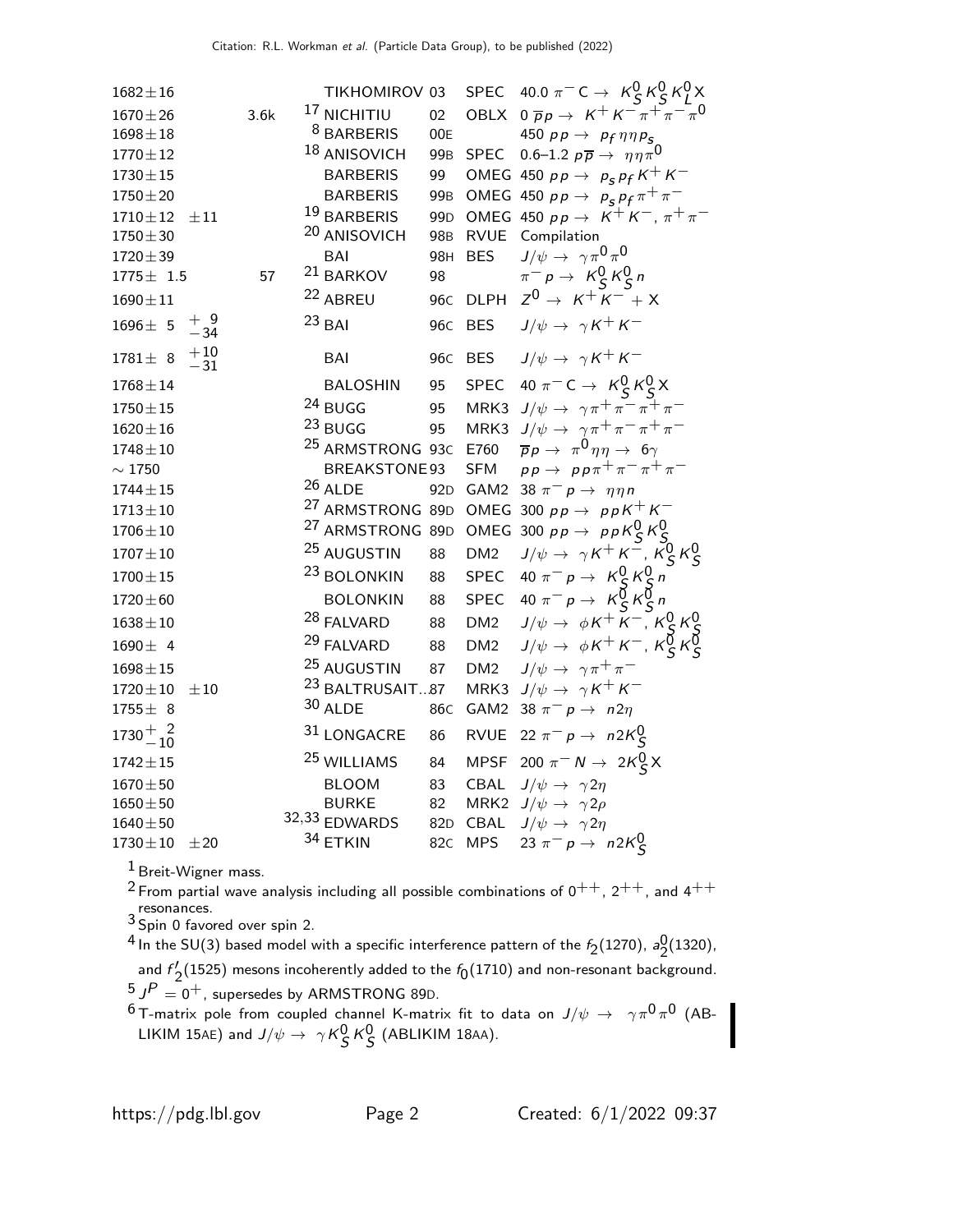7 From partial wave analysis of  $\omega \phi$  invariant mass including  $0^{++}$ ,  $2^{++}$ , and  $0^{-+}$  reso-

nances.<br><sup>8</sup> T-matrix pole.

 $9$  Close-by state with mass 1765  $\pm$  15 MeV and width 180  $\pm$  20 MeV.

 $^{10}$  T-matrix pole, 5 poles, 5 channels, including scattering data from HYAMS 75 ( $\pi\pi$ ), LONGACRE 86 ( $K\overline{K}$ ), BINON 83 ( $\eta\eta$ ), and BINON 84c ( $\eta\eta'$ ).

11 Using CLEO-c data but not authored by the CLEO Collaboration.

<sup>12</sup> From a fit to a Breit-Wigner line shape with fixed  $\Gamma = 135$  MeV.

13 Not seen by LIU 09 in  $B^{\pm} \rightarrow K^{\pm} \omega \phi$ .

14 Systematic errors not estimated.

 $^{15}$  This state may be different from  $f_0(1710)$ , see CLOSE 05.

16 K-matrix pole, assuming  $J^P=0^+$ , from combined analysis of  $\pi^ p\to\pi^0\pi^0$  n,  $\pi^ p\to\pi^0$  $K \overline{K} n$ ,  $\pi^+ \pi^ \to \pi^+ \pi^-$ ,  $\overline{p} p \to \pi^0 \pi^0 \pi^0$ ,  $\pi^0 \eta \eta$ ,  $\pi^0 \pi^0 \eta$ ,  $\pi^+ \pi^- \pi^0$ ,  $K^+ K^- \pi^0$ ,  $K_S^0 K_S^0 \pi^0$ ,  $K^+ K_S^0 \pi^-$  at rest,  $\overline{p}n \to \pi^- \pi^- \pi^+$ ,  $K_S^0 K^- \pi^0$ ,  $K_S^0 K_S^0 \pi^-$  at rest.

17 Decaying to  $f_0(1370)\pi\pi$ .

18 Not seen by AMSLER 02.

19 Supersedes BARBERIS 99 and BARBERIS 99B.

 $^{20}$  T-matrix pole, assuming  $J^P=0^+$ 

 $^{21}$  No JPC determination.

 $22$  No  $J<sup>PC</sup>$  determination, width not determined.

$$
^{23}P = 2^+.
$$

 $^{24}$  From a fit to the 0 $^+$  partial wave.

 $^{25}$  No  $J^{PC}$  determination.

 $^{26}$  ALDE 92D combines all the GAMS-2000 data.

 $27$   $J\overline{P} = 2^+$ , superseded by FRENCH 99.

 $^{28}$  From an analysis ignoring interference with  $f'$ .  $\frac{1}{2}$ (1525).

 $^{29}$  From an analysis including interference with  $f_{\rm c}^{f}$  $\frac{1}{2}$ (1525).

30 Superseded by ALDE 92D.

31 Uses MRK3 data. From a partial-wave analysis of data using a K-matrix formalism with 5 poles, but assuming spin 2. Fit with constrained inelasticity.

 $32$   $J^{\dot{P}} = 2^+$  preferred.

 $33$  From fit neglecting nearby  $f'$ .  $\frac{1}{2}$ (1525). Replaced by BLOOM 83.

34 Superseded by LONGACRE 86.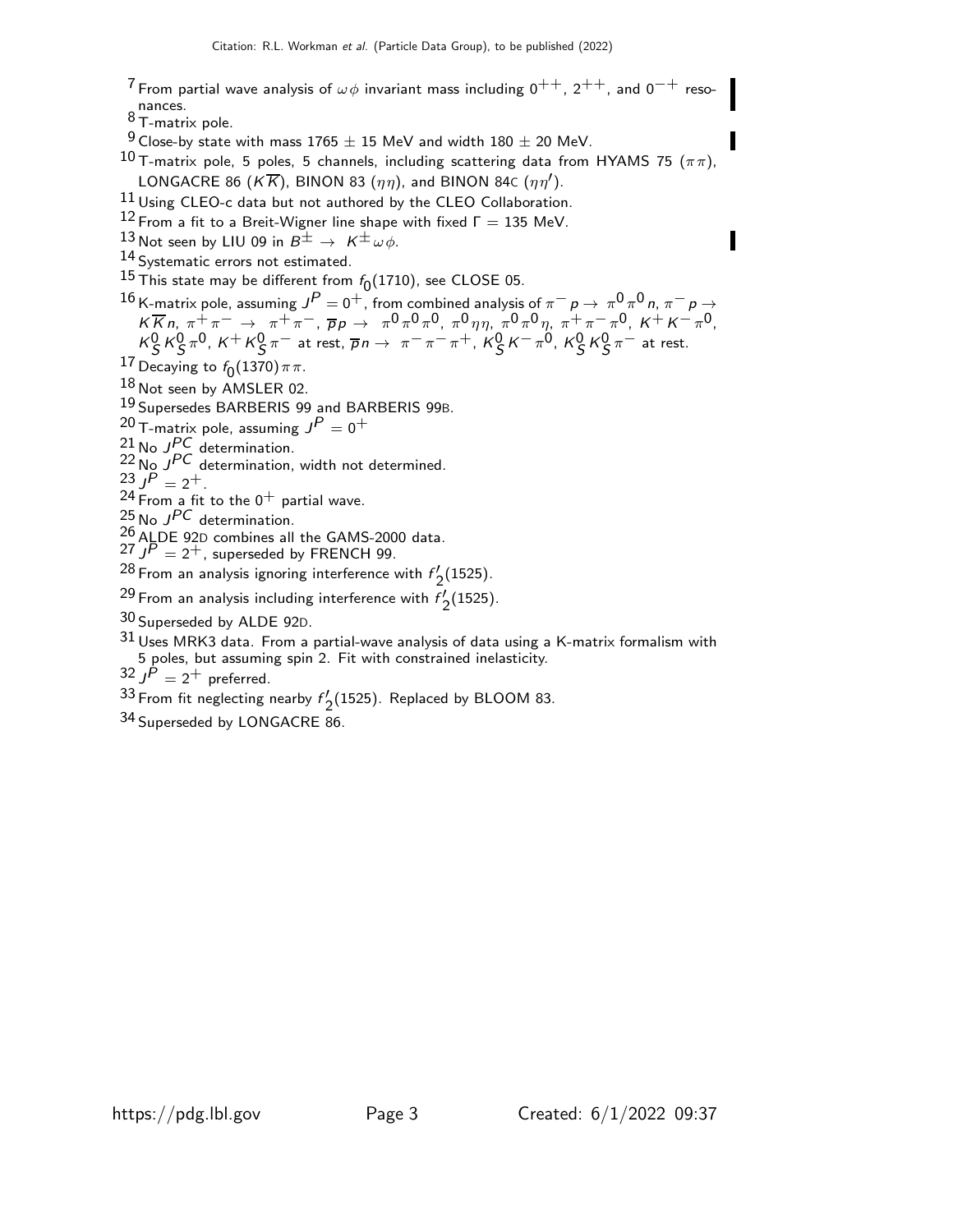

# $f_0(1710)$  WIDTH

OUR EVALUATION below is based on T-matrix poles from BAR-BERIS 00E and BARBERIS 99D.

| VALUE (MeV)          |  |                                                                 | <b>EVTS</b>           | <b>DOCUMENT ID</b>          |    | TECN | COMMENT                                                                       |
|----------------------|--|-----------------------------------------------------------------|-----------------------|-----------------------------|----|------|-------------------------------------------------------------------------------|
| 123 $\pm$ 18         |  |                                                                 | <b>OUR EVALUATION</b> |                             |    |      |                                                                               |
|                      |  |                                                                 |                       |                             |    |      | 150 $\pm$ 12 OUR AVERAGE Error includes scale factor of 1.3. See the ideogram |
| below.               |  |                                                                 |                       |                             |    |      |                                                                               |
|                      |  | $175 \pm 23 \pm 4$                                              |                       | $1$ LEES                    |    |      | 21A BABR $\eta_c(1S) \rightarrow \eta' K^+ K^-$                               |
|                      |  | $172 \pm 10 \begin{array}{c} +32 \\ -16 \end{array}$            |                       | $5.5k$ <sup>2</sup> ABLIKIM |    |      | 13N BES3 $e^+e^- \rightarrow J/\psi \rightarrow \gamma \eta \eta$             |
|                      |  | $139 + 11 + 96$<br>- 12 -50                                     |                       | <sup>3</sup> UEHARA         |    |      | 13 BELL $\gamma \gamma \rightarrow K_S^0 K_S^0$                               |
|                      |  | 100 $\pm$ 24 $\frac{+}{2}$ $\frac{7}{22}$                       | 4k                    | <sup>4</sup> CHEKANOV       |    |      | 08 ZEUS $ep \rightarrow K_S^0 K_S^0 X$                                        |
|                      |  | 145 $\pm$ 8 $\pm$ 69                                            |                       | $1$ ABLIKIM                 |    |      | 06V BES2 $e^+e^- \rightarrow J/\psi \rightarrow$                              |
|                      |  |                                                                 |                       |                             |    |      | $\gamma \pi^+ \pi^-$<br>04E BES2 $J/\psi \rightarrow \omega K^+ K^-$          |
| $125 + 20$           |  |                                                                 |                       | <b>ABLIKIM</b>              |    |      |                                                                               |
|                      |  | $166 \begin{array}{ccc} + & 5 & +15 \\ - & 8 & -10 \end{array}$ |                       | BAI                         |    |      | 03G BES $J/\psi \rightarrow \gamma K \overline{K}$                            |
| $120 + 50$<br>$- 40$ |  |                                                                 |                       | BAI                         |    |      | 00A BES $J/\psi \rightarrow \gamma(\pi^+\pi^-\pi^+\pi^-)$                     |
| $105 \pm 34$         |  |                                                                 |                       | <sup>5</sup> FRENCH         | 99 |      | 300 $pp \rightarrow p_f(K^+K^-)p_s$                                           |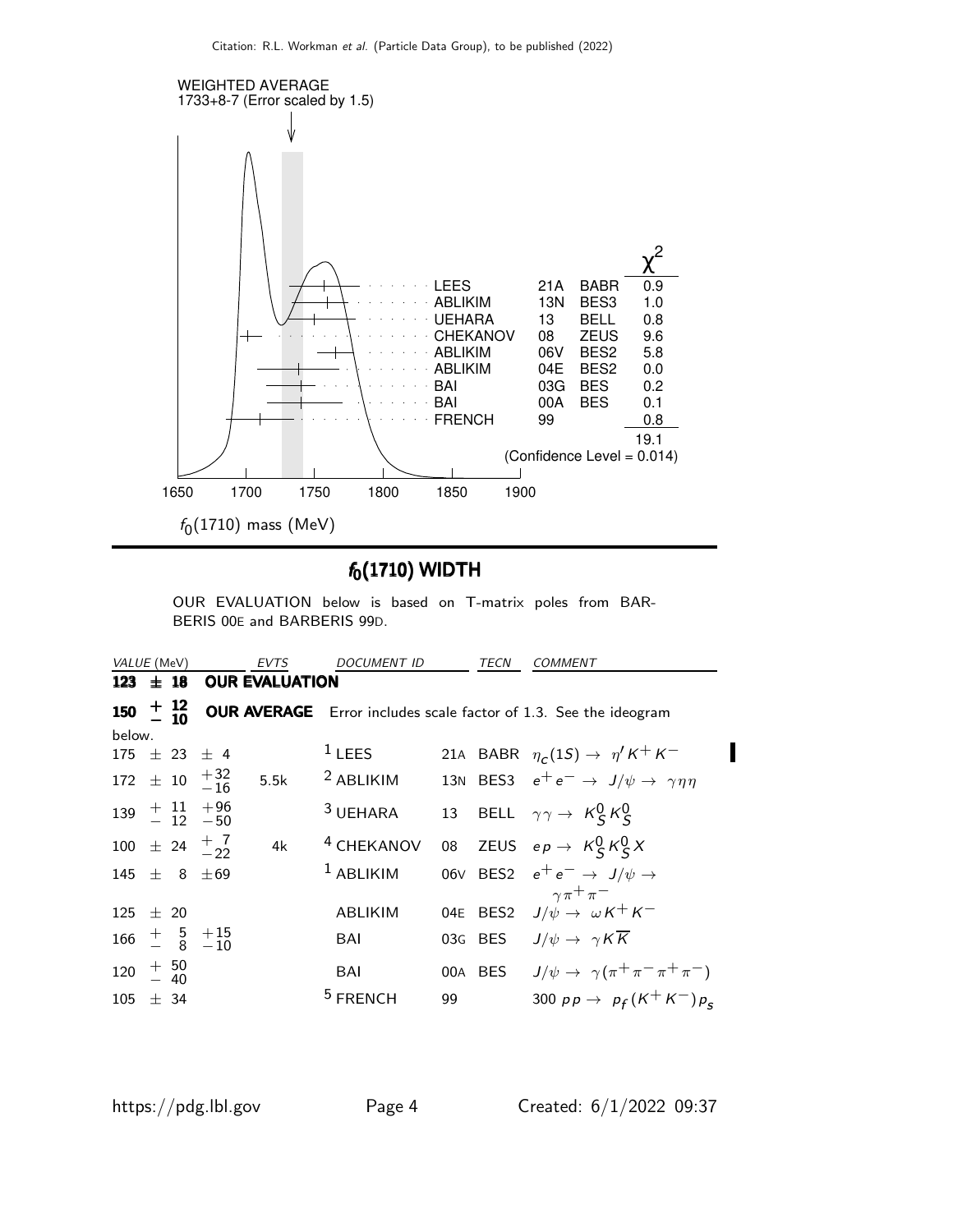• • • We do not use the following data for averages, fits, limits, etc. • • •

| 156 $\pm$ 12                                        |            |                                                 |                                                 |      | <sup>6</sup> RODAS                                   | 22              |                  | RVUE $J/\psi(1S) \rightarrow \gamma (\pi \pi, K \overline{K})$                                                                            |
|-----------------------------------------------------|------------|-------------------------------------------------|-------------------------------------------------|------|------------------------------------------------------|-----------------|------------------|-------------------------------------------------------------------------------------------------------------------------------------------|
| 182<br>255 $\pm$ 25                                 | $\pm$ 19   |                                                 |                                                 | 7.2k | <sup>7</sup> KHOLODENK21<br><sup>8,9</sup> SARANTSEV | 21              | <b>VES</b>       | 29 $\pi^ p \to n\omega\phi$<br>RVUE $J/\psi(1S) \rightarrow \gamma (\pi \pi, K \overline{K})$<br>$\eta\eta$ , $\omega\phi$ )              |
| 289.7 $\pm$                                         |            |                                                 | $5.0 + 32.6$<br>$-19.3$                         |      | 10 ALBRECHT                                          | 20              | <b>RVUE</b>      | $0.9 \overline{p}p \rightarrow \pi^0 \pi^0 \eta$ , $\pi^0 \eta \eta$ ,<br>$_{\pi}0_{K}$ + $_{K}$ -                                        |
| 95                                                  | $\pm$ 10   |                                                 | $+78$<br>$-82$                                  |      | ABLIKIM                                              | 13J             | BES3             | $J/\psi \rightarrow \gamma \omega \phi$                                                                                                   |
| 105                                                 |            | $\pm$ 20                                        | ±28                                             |      | $11$ ABLIKIM                                         | 06J             | BES <sub>2</sub> | $J/\psi \rightarrow \gamma \omega \phi$                                                                                                   |
| 148                                                 |            | $+ 40\n- 30$                                    |                                                 |      | AMSLER                                               | 06              |                  | CBAR 1.64 $\overline{p}p \rightarrow K^+ K^- \pi^0$                                                                                       |
| 188                                                 | $\pm$ 13   |                                                 |                                                 | 80k  | $1,12$ UMAN                                          | 06              | E835             | 5.2 $\overline{p}p \rightarrow \eta \eta \pi^0$                                                                                           |
| 250                                                 | $\pm$ 30   |                                                 |                                                 |      | VLADIMIRSK06                                         |                 |                  | SPEC 40 $\pi^- p \rightarrow K^0_S K^0_S n$                                                                                               |
| 270                                                 |            | $+ 60$<br>$- 30$                                |                                                 |      | 13 ABLIKIM                                           | 05              |                  | BES2 $J/\psi \rightarrow \phi \pi^+ \pi^-$                                                                                                |
| 125                                                 | $\pm$ 25   |                                                 | $\begin{array}{c} +10 \\[-4pt] -15 \end{array}$ |      | $1$ ABLIKIM                                          |                 |                  | 05Q BES2 $\psi(2S) \rightarrow$<br>$\gamma \pi^+ \pi^- K^+ K^-$                                                                           |
| 260                                                 | $\pm$ 50   |                                                 |                                                 |      | $1$ BINON                                            | 05              |                  | GAMS 33 $\pi^- p \rightarrow \eta \eta n$                                                                                                 |
| 144                                                 | $\pm$ 30   |                                                 |                                                 |      | 14,15 ANISOVICH                                      | 03              | <b>RVUE</b>      |                                                                                                                                           |
| 320                                                 |            | $\begin{array}{c} + & 50 \\ - & 20 \end{array}$ |                                                 |      | 15,16 ANISOVICH                                      | 03              | <b>RVUE</b>      |                                                                                                                                           |
| 102                                                 | ± 26       |                                                 |                                                 |      | TIKHOMIROV 03                                        |                 | <b>SPEC</b>      | 40.0 $\pi$ <sup>-</sup> C -><br>$K_S^0 K_S^0 K_L^0 X$                                                                                     |
| 267                                                 | $±$ 44     |                                                 |                                                 | 3651 | <sup>17</sup> NICHITIU                               | 02              |                  | OBLX $0 \overline{p} p \rightarrow$<br>$K^+ K^- \pi^+ \pi^- \pi^0$                                                                        |
| 120                                                 | ± 26       |                                                 |                                                 |      | <sup>9</sup> BARBERIS                                | 00E             |                  | 450 $pp \rightarrow$ $p_f \eta \eta p_s$                                                                                                  |
| 220                                                 | $\pm$ 40   |                                                 |                                                 |      | 18,19 ANISOVICH                                      |                 |                  | 99B SPEC 0.6-1.2 $p\overline{p} \rightarrow \eta \eta \pi^0$                                                                              |
|                                                     |            |                                                 |                                                 |      | <b>BARBERIS</b>                                      |                 |                  | OMEG 450 $p p \rightarrow p_S p_f K^+ K^-$                                                                                                |
| 100                                                 | $\pm$ 25   |                                                 |                                                 |      |                                                      | 99              |                  |                                                                                                                                           |
| 160                                                 |            | $\pm$ 30                                        |                                                 |      | <b>BARBERIS</b>                                      | 99 <sub>B</sub> |                  | OMEG 450 $pp \rightarrow p_S p_f \pi^+ \pi^-$                                                                                             |
| 126                                                 |            | $±$ 16                                          | $\pm 18$                                        |      | 9,20 BARBERIS                                        | 99 <sub>D</sub> |                  | OMEG 450 $pp \rightarrow K^+K^-$ ,                                                                                                        |
| 250                                                 | $\pm\,140$ |                                                 |                                                 |      | <sup>21</sup> ANISOVICH                              | 98 <sub>B</sub> |                  | $\pi^+\pi^-$                                                                                                                              |
| 30                                                  | $\pm$ 7    |                                                 |                                                 | 57   | <sup>22</sup> BARKOV                                 | 98              |                  | RVUE Compilation<br>$\pi^- p \to K^0_S K^0_S n$                                                                                           |
| $103 \pm 18$                                        |            |                                                 | $+30$<br>$-11$                                  |      | $23$ BAI                                             |                 | 96C BES          | $J/\psi \rightarrow \gamma K^+ K^-$                                                                                                       |
|                                                     |            |                                                 | $85 \pm 24 + 22 \atop -19$                      |      | BAI                                                  |                 |                  | 96C BES $J/\psi \rightarrow \gamma K^+ K^-$                                                                                               |
| 56 $\pm$ 19                                         |            |                                                 |                                                 |      |                                                      |                 |                  | BALOSHIN 95 SPEC 40 $\pi^-$ C $\rightarrow$ $K^0_S K^0_S X$                                                                               |
| $160 \pm 40$                                        |            |                                                 |                                                 |      | 24 BUGG                                              |                 |                  | 95 MRK3 $J/\psi \rightarrow \gamma \pi^+ \pi^- \pi^+ \pi^-$                                                                               |
| $160 \begin{array}{c} + & 60 \\ - & 20 \end{array}$ |            |                                                 |                                                 |      | $^{23}$ BUGG                                         |                 |                  | 95 MRK3 $J/\psi \rightarrow \gamma \pi^+ \pi^- \pi^+ \pi^-$                                                                               |
| 264 $\pm$ 25                                        |            |                                                 |                                                 |      |                                                      |                 |                  | <sup>25</sup> ARMSTRONG 93C E760 $\bar{p}p \rightarrow \pi^0 \eta \eta \rightarrow 6\gamma$                                               |
| 200 to 300                                          |            |                                                 |                                                 |      | BREAKSTONE 93                                        |                 |                  | SFM $pp \rightarrow pp\pi^{+}\pi^{-}\pi^{+}\pi^{-}$                                                                                       |
| $< 80$ 90% CL                                       |            |                                                 |                                                 |      | $26$ ALDE                                            |                 |                  | 92D GAM2 38 $\pi^ p \rightarrow \eta \eta N^*$                                                                                            |
| $181 \pm 30$                                        |            |                                                 |                                                 |      |                                                      |                 |                  | <sup>27</sup> ARMSTRONG 89D OMEG 300 $p p \rightarrow p p K^+ K^-$                                                                        |
| $104 \pm 30$                                        |            |                                                 |                                                 |      |                                                      |                 |                  | <sup>27</sup> ARMSTRONG 89D OMEG 300 $pp \rightarrow ppK_S^0K_S^0$                                                                        |
| $166.4 \pm 33.2$                                    |            |                                                 |                                                 |      | <sup>25</sup> AUGUSTIN                               | 88              |                  | DM2 $J/\psi \rightarrow \gamma K^+ K^-$ , $K_S^0 K_S^0$                                                                                   |
| $30 \pm 20$                                         |            |                                                 |                                                 |      | <sup>23</sup> BOLONKIN                               |                 |                  |                                                                                                                                           |
| 350 $\pm 150$<br>148 $\pm$ 17                       |            |                                                 |                                                 |      | <b>BOLONKIN</b><br><sup>28</sup> FALVARD             | 88              |                  | 88 SPEC 40 $\pi^- p \to K_S^0 K_S^0 n$<br>88 SPEC 40 $\pi^- p \to K_S^0 K_S^0 n$<br>DM2 $J/\psi \rightarrow \phi K^+ K^-$ , $K_S^0 K_S^0$ |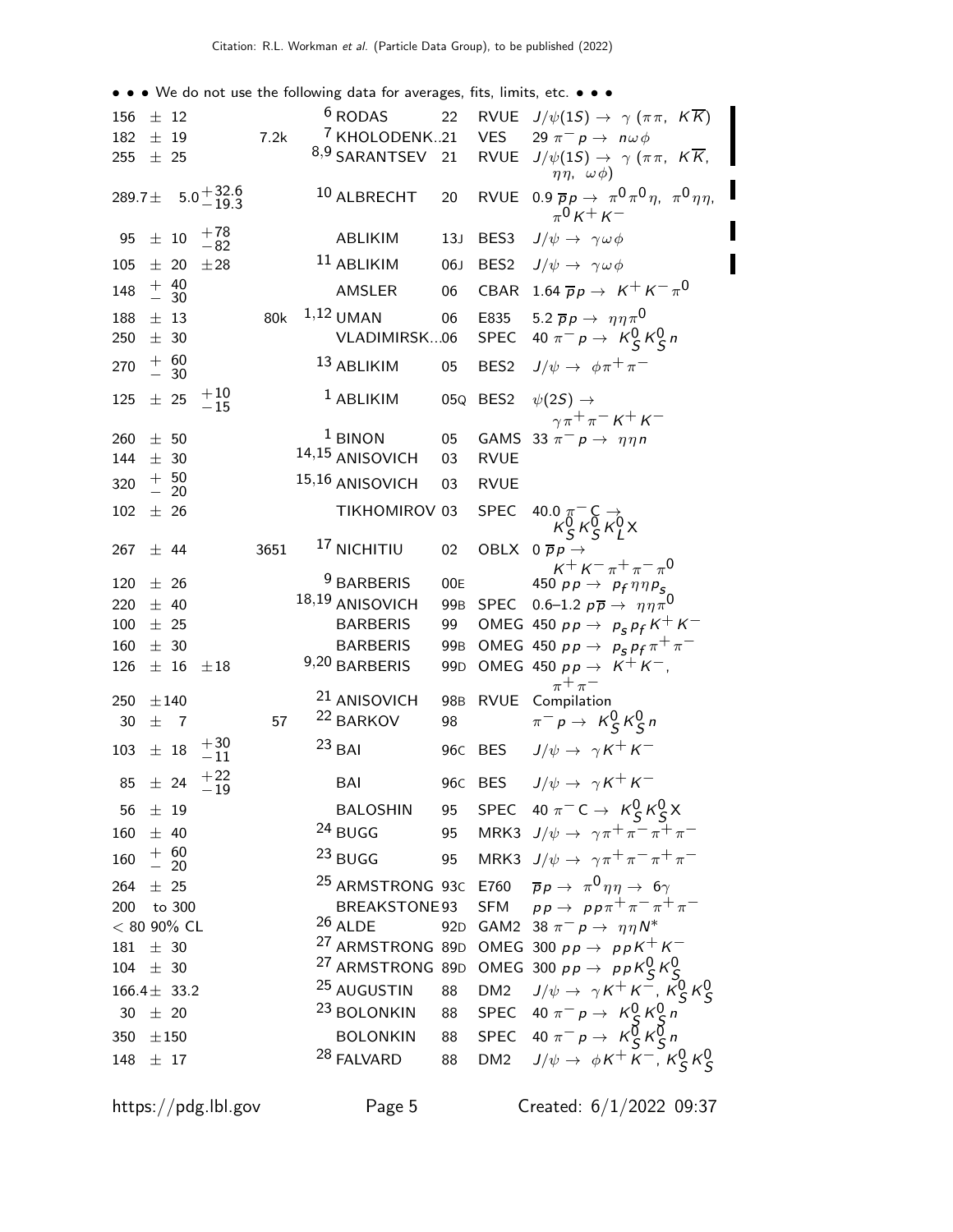

<sup>1</sup> Breit-Wigner width.

<sup>2</sup> From partial wave analysis including all possible combinations of  $0^{++}$ ,  $2^{++}$ , and  $4^{++}$ resonances.

Spin 0 favored over spin 2.

 $^4$  In the SU(3) based model with a specific interference pattern of the  $f_{\rm 2}(1270)$ ,  $a_{\rm 2}^{\rm 0}$  $\frac{0}{2}$ (1320), and  $f'$  $\frac{1}{2}$ (1525) mesons incoherently added to the  $f_0(1710)$  and non-resonant background.

 $^5$  J $^P=0^+$ , supersedes by <code>ARMSTRONG</code> 89D.

 $^6$ T-matrix pole from coupled channel K-matrix fit to data on  $J/\psi\,\rightarrow\,\,\,\gamma\pi^0\pi^0$  (AB-LIKIM 15AE) and  $J/\psi \rightarrow \gamma K_S^0 K_S^0$  (ABLIKIM 18AA).

7 From partial wave analysis of  $\omega \phi$  invariant mass including 0<sup>++</sup>, 2<sup>++</sup>, and 0<sup>-+</sup> resonances.

8 Close-by state with mass  $1765 \pm 15$  MeV and width  $180 \pm 20$  MeV.

 $^9$  T-matrix pole.

10 T-matrix pole, 5 poles, 5 channels, including scattering data from HYAMS 75  $(\pi \pi)$ , LONGACRE 86 ( $K\overline{K}$ ), BINON 83 ( $\eta\eta$ ), and BINON 84c ( $\eta\eta'$ ).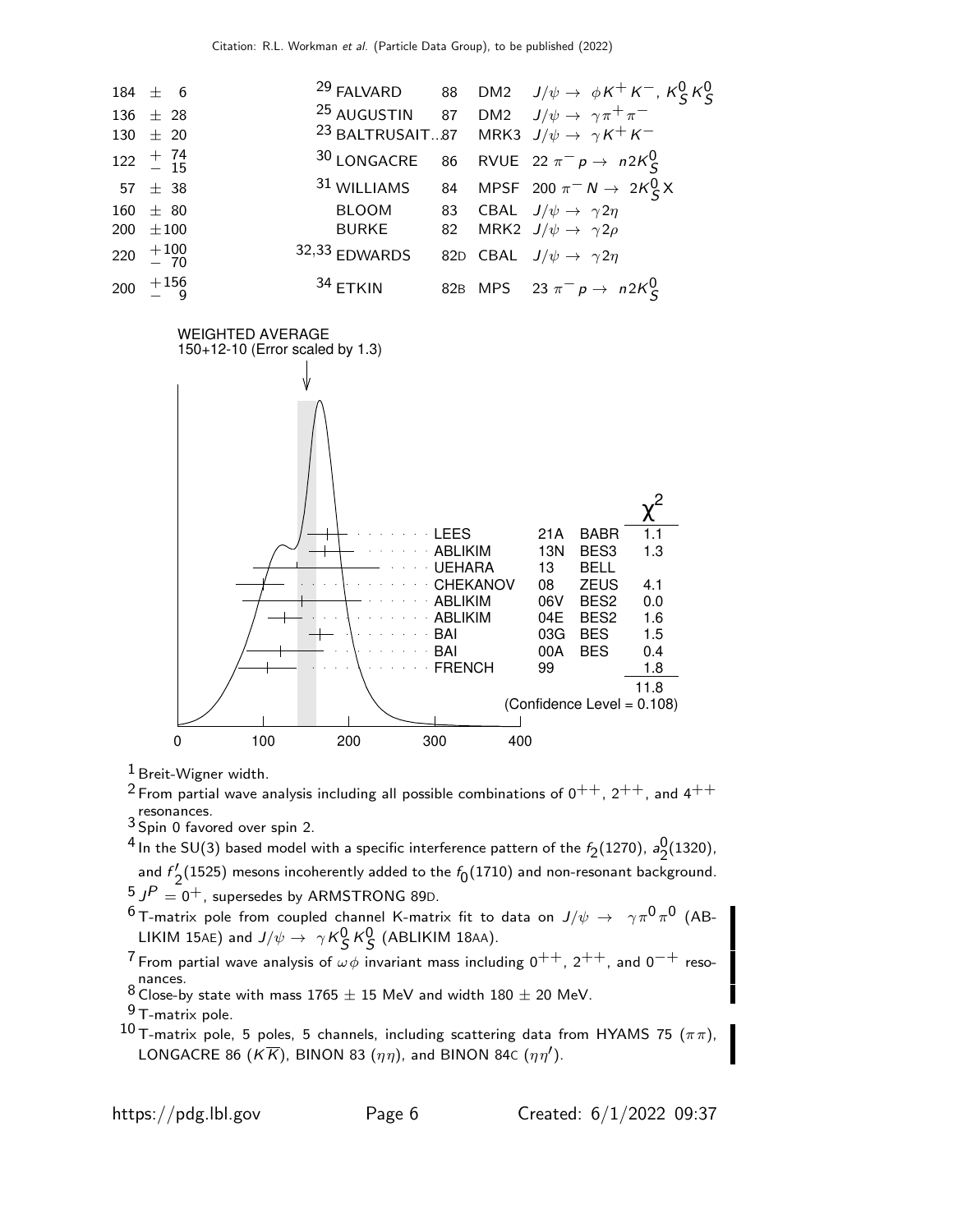- 11 Not seen by LIU 09 in  $B^{\pm} \to K^{\pm} \omega \phi$ .
- 12 Systematic errors not estimated.
- $^{13}$  This state may be different from  $f_0(1710)$ , see CLOSE 05.
- $14$  (Solution 1)

15 K-matrix pole, assuming  $J^P=0^+$ , from combined analysis of  $\pi^ p \to \pi^0 \pi^0 n$ ,  $\pi^ p \to 1^+$  $K \overline{K} n$ ,  $\pi^+ \pi^ \to \pi^+ \pi^-$ ,  $\overline{p} p \to \pi^0 \pi^0 \pi^0$ ,  $\pi^0 \eta \eta$ ,  $\pi^0 \pi^0 \eta$ ,  $\pi^+ \pi^- \pi^0$ ,  $K^+ K^- \pi^0$ ,  $K_S^0 K_S^0 \pi^0$ ,  $K^+ K_S^0 \pi^-$  at rest,  $\overline{p}n \to \pi^- \pi^- \pi^+$ ,  $K_S^0 K^- \pi^0$ ,  $K_S^0 K_S^0 \pi^-$  at rest.  $\frac{16}{12}$  Solution I. 17 Decaying to  $f_0(1370)\pi\pi$ .  $18 J^P = 0^+$ . 19 Not seen by AMSLER 02. 20 Supersedes BARBERIS 99 and BARBERIS 99B.  $^{21}$  T-matrix pole, assuming  $J^P=0^+$  $^{22}$  No  $J^{PC}$  determination.  $23 \overrightarrow{JP} = 2^+$ .  $24$  From a fit to the  $0^{+}$  partial wave.  $^{25}$  No J<sup>PC</sup> determination. 26 ALDE 92D combines all the GAMS-2000 data.  $27 \int P = 2^+$ , (0<sup>+</sup> excluded).  $^{28}$  From an analysis ignoring interference with  $f'$ .  $\frac{1}{2}$ (1525). <sup>29</sup> From an analysis including interference with  $f'_{2(1525)}$ .  $^{2}$  Crom an analysis including interference with  $^{7}$  2(1525).<br> $^{30}$  Uses MRK3 data. From a partial-wave analysis of data using a K-matrix formalism with 5 poles, but assuming spin 2. Fit with constrained inelasticity.  $^{31}$  No  $J^{PC}$  determination.

32 J P = 2+ preferred.

 $33$  From fit neglecting nearby  $f'$ .  $\frac{1}{2}$ (1525). Replaced by BLOOM 83.

<sup>34</sup> From an amplitude analysis of the  $K_S^0$   $K_S^0$  system, superseded by LONGACRE 86.  $f_0(1710)$  width (MeV)

| Mode             | Fraction $(\Gamma_i/\Gamma)$ |
|------------------|------------------------------|
| $K\overline{K}$  | seen                         |
| $\eta\eta$       | seen                         |
| $\pi\,\pi$       | seen                         |
| $\gamma\gamma$   | seen                         |
| $\omega\,\omega$ | seen                         |
|                  |                              |

### $f_0(1710)$  DECAY MODES

# $f_0(1710)$  Γ(i)Γ( $\gamma\gamma$ )/Γ(total)

| $\Gamma(K\overline{K}) \times \Gamma(\gamma\gamma)/\Gamma_{\text{total}}$     |        |                    |      | $\Gamma_1\Gamma_4/\Gamma$                               |
|-------------------------------------------------------------------------------|--------|--------------------|------|---------------------------------------------------------|
| VALUE (eV)                                                                    | $CL\%$ | <b>DOCUMENT ID</b> | TECN | COMMENT                                                 |
| $12 + 3 + 227$<br>$-2 - 8$                                                    |        |                    |      | UEHARA 13 BELL $\gamma \gamma \rightarrow K_S^0 K_S^0$  |
| • • • We do not use the following data for averages, fits, limits, etc. • • • |        |                    |      |                                                         |
| $<$ 480                                                                       | 95     | AI BRECHT          |      | 90G ARG $\gamma \gamma \rightarrow K^+ K^-$             |
| $<$ 110                                                                       | 95     | $1$ BEHREND        |      | 89c CELL $\gamma \gamma \rightarrow K_S^0 K_S^0$        |
| $<$ 280                                                                       | 95     | $1$ ALTHOFF        |      | 85B TASS $\gamma \gamma \rightarrow K \overline{K} \pi$ |
| $1$ Assuming helicity 2.                                                      |        |                    |      |                                                         |

https://pdg.lbl.gov Page 7 Created: 6/1/2022 09:37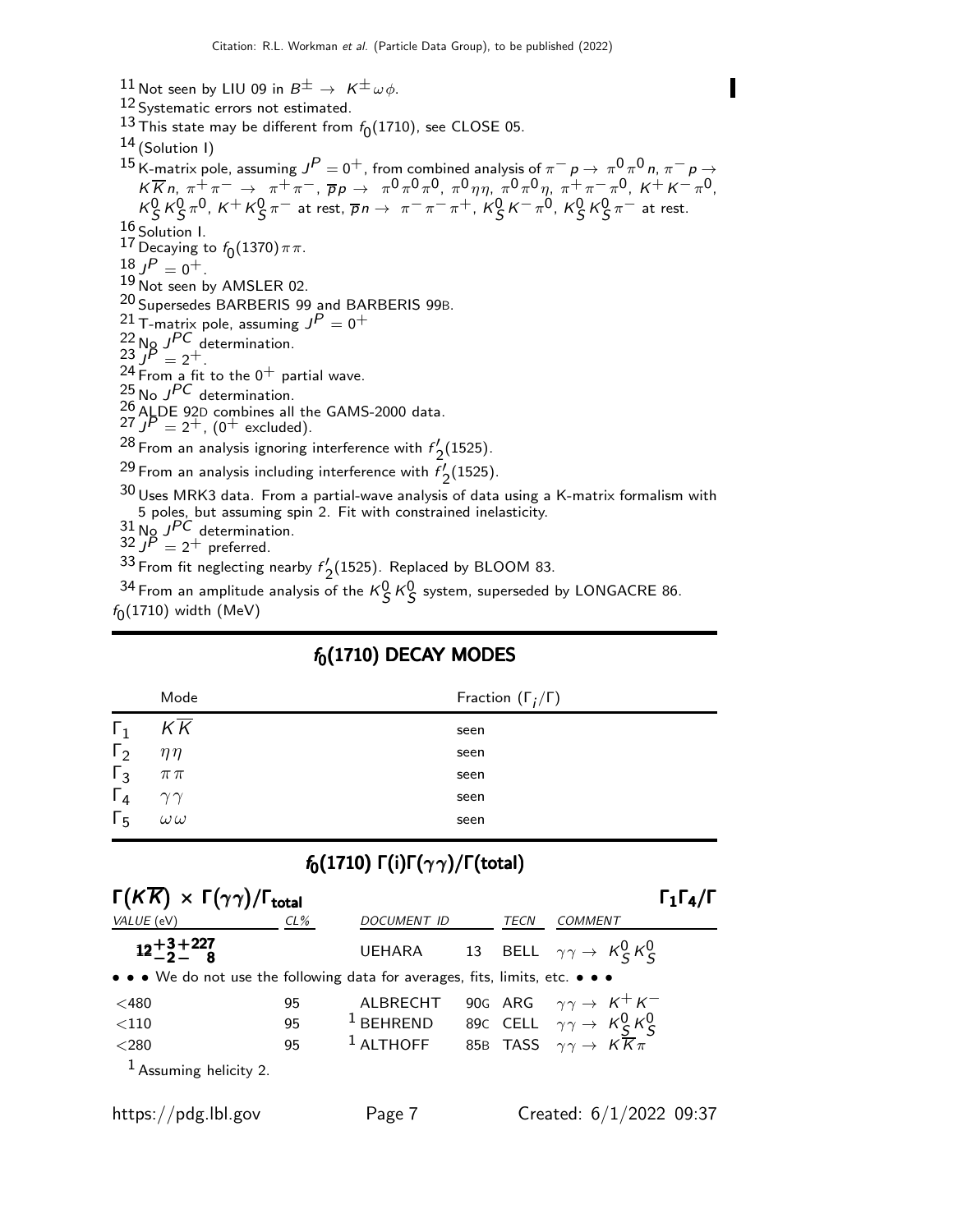| $\Gamma(\pi \pi) \times \Gamma(\gamma \gamma) / \Gamma_{\text{total}}$ |     |             |      | $\Gamma_3\Gamma_4/\Gamma$                     |
|------------------------------------------------------------------------|-----|-------------|------|-----------------------------------------------|
| <i>VALUE</i> (keV)                                                     | CL% | DOCUMENT ID | TECN | <i>COMMENT</i>                                |
| $<$ 0.82                                                               | 95. | $1$ BARATE  |      | OOE ALEP $\gamma\gamma\rightarrow~\pi^+\pi^-$ |
| $\frac{1}{2}$ Accuming coin 0                                          |     |             |      |                                               |

#### Assuming spin 0.

### $f_0(1710)$  BRANCHING RATIOS

| $\Gamma(K\overline{K})/\Gamma_{\text{total}}$                                 |      |                    |    |             |                                                                                            | $\Gamma_1/\Gamma$ |
|-------------------------------------------------------------------------------|------|--------------------|----|-------------|--------------------------------------------------------------------------------------------|-------------------|
| <i>VALUE</i>                                                                  | EVTS | <b>DOCUMENT ID</b> |    | TECN        | COMMENT                                                                                    |                   |
| • • • We do not use the following data for averages, fits, limits, etc. • • • |      |                    |    |             |                                                                                            |                   |
| seen                                                                          | 1004 | $1$ DOBBS          | 15 |             | 15 $J/\psi \rightarrow \gamma K^{+} K^{-}$<br>15 $\psi(2S) \rightarrow \gamma K^{+} K^{-}$ |                   |
| seen                                                                          | 349  | $1$ DOBBS          |    |             |                                                                                            |                   |
| $0.36 \pm 0.12$                                                               |      | ALBALADEJO 08      |    | <b>RVUF</b> |                                                                                            |                   |
| $0.38 + 0.09$<br>-0.19                                                        |      |                    |    |             | <sup>2</sup> LONGACRE 86 MPS 22 $\pi^- p \rightarrow n2K_S^0$                              |                   |

 $1$  Using CLEO-c data but not authored by the CLEO Collaboration.

 $^2$  From a partial-wave analysis of data using a K-matrix formalism with 5 poles, but assuming spin 2. Fit with constrained inelasticity.

### Γ $(\eta \eta)/\Gamma_{\rm total}$  Γ $_{2}/\Gamma$ VALUE VALUE POCUMENT ID TECN

 $\Gamma_2/\Gamma$ 

|                          | $\bullet \bullet \bullet$ We do not use the following data for averages, fits, limits, etc. $\bullet \bullet \bullet$ |  |
|--------------------------|-----------------------------------------------------------------------------------------------------------------------|--|
| $0.22 + 0.12$            | ALBALADEJO 08 RVUE                                                                                                    |  |
| $0.18 + 0.03$<br>$-0.13$ | $1$ LONGACRE 86 RVUE                                                                                                  |  |

 $1$  From a partial-wave analysis of data using a K-matrix formalism with 5 poles, but assuming spin 2. Fit with constrained inelasticity.

| $\Gamma_3/\Gamma$ |
|-------------------|
|                   |

| <i>VALUE</i>                                                                  | EVTS | DOCUMENT ID                   |    | TECN | <b>COMMENT</b>                                                    |
|-------------------------------------------------------------------------------|------|-------------------------------|----|------|-------------------------------------------------------------------|
| • • • We do not use the following data for averages, fits, limits, etc. • • • |      |                               |    |      |                                                                   |
| seen                                                                          | 381  | $1$ DOBBS                     | 15 |      | $J/\psi \rightarrow \gamma \pi^+ \pi^-$                           |
| seen                                                                          | 237  | $1$ DOBBS                     |    |      | 15 $\psi(2S) \rightarrow \gamma \pi^+ \pi^-$                      |
| not seen                                                                      |      | AMSLER                        |    |      | 02 CBAR 0.9 $\bar{p}_p \to \pi^0 \eta \eta$ , $\pi^0 \pi^0 \pi^0$ |
| $0.039 + 0.002$<br>$-0.024$                                                   |      | <sup>2</sup> LONGACRE 86 RVUE |    |      |                                                                   |

1 Using CLEO-c data but not authored by the CLEO Collaboration.

2 From a partial-wave analysis of data using a K-matrix formalism with 5 poles, but assuming spin 2. Fit with constrained inelasticity.

| $\Gamma(\pi\pi)/\Gamma(K\overline{K})$                           |                 |      | $\Gamma_3/\Gamma_1$                                                     |  |
|------------------------------------------------------------------|-----------------|------|-------------------------------------------------------------------------|--|
| <i>VALUE</i><br>$CL\%$                                           | DOCUMENT ID     | TECN | <i>COMMENT</i>                                                          |  |
| <b>0.23±0.05 OUR AVERAGE</b> Error includes scale factor of 1.2. |                 |      |                                                                         |  |
| $0.64 \pm 0.27 \pm 0.18$                                         | LEES            |      | 18A BABR $\Upsilon(1S) \rightarrow \gamma \pi^+ \pi^-$ ,                |  |
|                                                                  |                 |      | $\gamma K^+ K^-$                                                        |  |
| $0.41 + 0.11$<br>0.41 - 0.17                                     | ABLIKIM         |      | 06V BES2 $e^+e^- \rightarrow J/\psi \rightarrow \gamma \pi^+ \pi^-$     |  |
| $0.2 \pm 0.024 \pm 0.036$                                        | <b>BARBERIS</b> |      | 99D OMEG 450 $pp \to K^+ K^-$ , $\pi^+ \pi^-$                           |  |
| $0.39 + 0.14$                                                    |                 |      | ARMSTRONG 91 OMEG 300 $pp \rightarrow pp \pi \pi$ , $pp K \overline{K}$ |  |
|                                                                  |                 |      |                                                                         |  |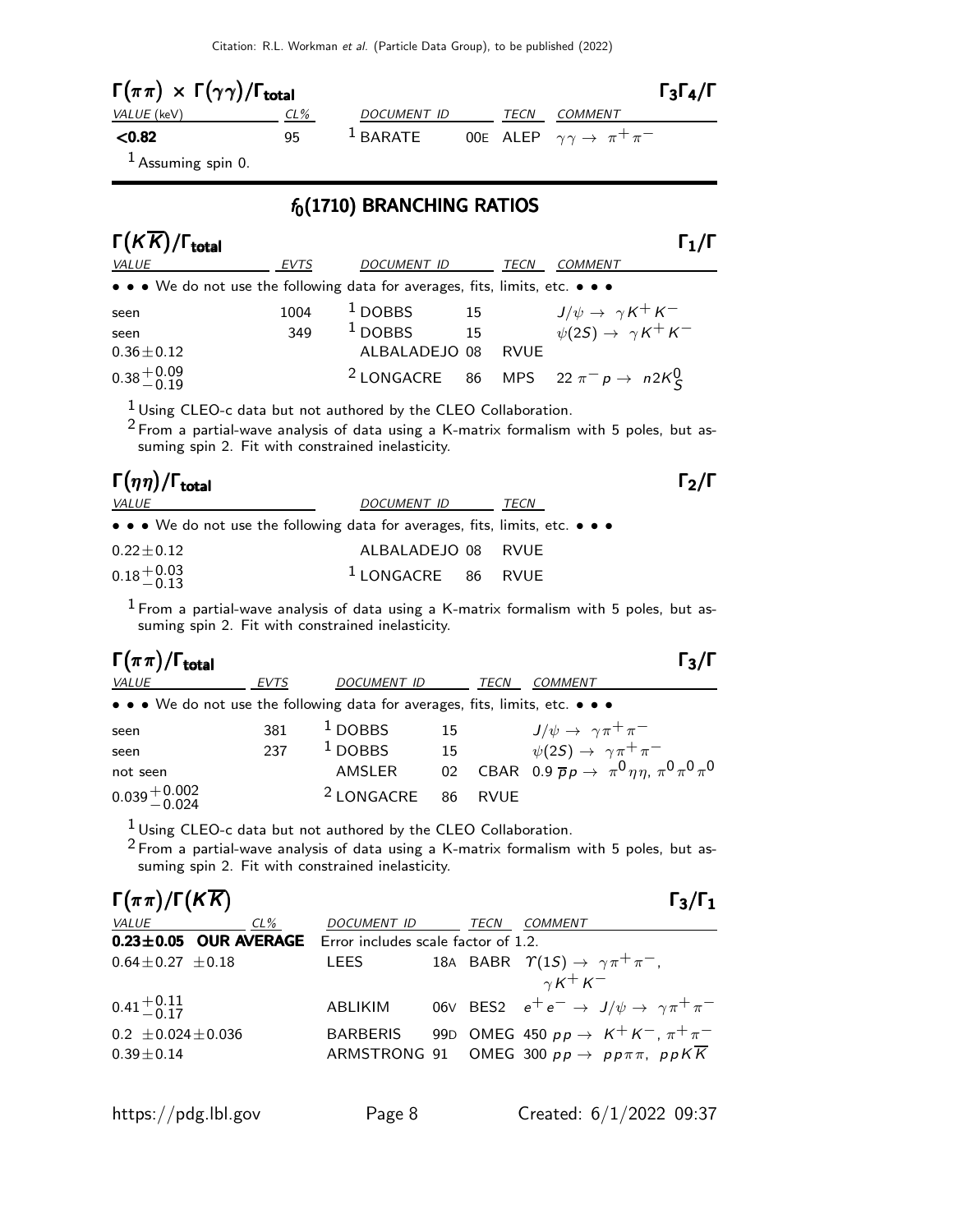• • • We do not use the following data for averages, fits, limits, etc. • • •

| $0.32 \pm 0.14$                                 |     | ALBALADEJO 08 RVUE                           |  |                                                                   |
|-------------------------------------------------|-----|----------------------------------------------|--|-------------------------------------------------------------------|
| < 0.11                                          | 95. |                                              |  | <sup>1</sup> ABLIKIM 04E BES2 $J/\psi \rightarrow \omega K^+ K^-$ |
| $5.8 \begin{array}{c} +9.1 \\ -5.5 \end{array}$ |     | <sup>2</sup> ANISOVICH 02D SPEC Combined fit |  |                                                                   |

1 Using data from ABLIKIM 04A.

 $^2$  From a combined K-matrix analysis of Crystal Barrel (0.  $\,$   $\,p\overline{p} \,\rightarrow \,\,\,\pi^0 \pi^0 \pi^0, \,\,\pi^0 \eta \eta,$  $\pi^0\pi^0\eta)$ , GAMS  $(\pi \, p \rightarrow \ \pi^0\pi^0\,$ n,  $\eta\eta\,\eta$ n,  $\eta\eta'\,$ n), and BNL  $(\pi \, p \rightarrow \ K\overline{K}\,$ n) data.

| $\Gamma(\eta\eta)/\Gamma(K\overline{K})$ |        |                                                                                                                                           |      | $\Gamma_2/\Gamma_1$                                                                                                              |
|------------------------------------------|--------|-------------------------------------------------------------------------------------------------------------------------------------------|------|----------------------------------------------------------------------------------------------------------------------------------|
| <i>VALUE</i>                             | $CL\%$ | DOCUMENT ID                                                                                                                               | TECN | <b>COMMENT</b>                                                                                                                   |
| $0.48 + 0.15$                            |        | BARBERIS 00E                                                                                                                              |      | 450 $pp \rightarrow pp \eta \eta p_s$                                                                                            |
|                                          |        | • • • We do not use the following data for averages, fits, limits, etc. • • •                                                             |      |                                                                                                                                  |
| $0.46 + 0.70$<br>0.46 - 0.38             |        | <sup>1</sup> ANISOVICH 02D SPEC Combined fit                                                                                              |      |                                                                                                                                  |
| < 0.02                                   | 90     |                                                                                                                                           |      | <sup>2</sup> PROKOSHKIN 91 GA24 300 $\pi^- p \rightarrow \pi^- p \eta \eta$                                                      |
|                                          |        | $\pi^0 \pi^0 \eta$ ), GAMS ( $\pi p \to \pi^0 \pi^0 n$ , $\eta \eta n$ , $\eta \eta' n$ ), and BNL ( $\pi p \to K \overline{K} n$ ) data. |      | <sup>1</sup> From a combined K-matrix analysis of Crystal Barrel (0. $p\overline{p} \to \pi^0 \pi^0 \pi^0$ , $\pi^0 \eta \eta$ , |

<sup>2</sup> Combining results of GAM4 with those of ARMSTRONG 89D.

| $\Gamma(\omega\,\omega)/\Gamma_{\rm total}$ |             |                    |      |                                                   | $\Gamma_5/\Gamma$ |
|---------------------------------------------|-------------|--------------------|------|---------------------------------------------------|-------------------|
| <i>VALUE</i>                                | <b>EVTS</b> | <i>DOCUMENT ID</i> | TECN | <i>COMMENT</i>                                    |                   |
| seen                                        | 180         | ABLIKIM            |      | 06H BES $J/\psi \rightarrow \gamma \omega \omega$ |                   |

## $f_0(1710)$  REFERENCES

| <b>RODAS</b>    | 22  | EPJ C82 80                  | A. Rodas et al.           | (JPAC Collab.)           |
|-----------------|-----|-----------------------------|---------------------------|--------------------------|
| KHOLODENK21     |     | PAN 83 1602                 | M.S. Kholodenko           | (VES Collab.)            |
| LEES            | 21A | PR D104 072002              | J.P. Lees <i>et al.</i>   | (BABAR Collab.)          |
| SARANTSEV       | 21  | PL B816 136227              | A.V. Sarantsev et al.     | (BONN, PNPI)             |
| ALBRECHT        | 20  | EPJ C80 453                 | M. Albrecht et al.        | (Crystal Barrel Collab.) |
| <b>ABLIKIM</b>  |     | 18AA PR D98 072003          | M. Ablikim et al.         | (BESIII Collab.)         |
| <b>LEES</b>     | 18A | PR D97 112006               | J.P. Lees et al.          | (BABAR Collab.)          |
| ABLIKIM         |     | 15AE PR D92 052003          | M. Ablikim et al.         | (BESIII Collab.)         |
| <b>DOBBS</b>    | 15  | PR D91 052006               | S. Dobbs et al.           | (NWES)                   |
| <b>ABLIKIM</b>  | 13J | PR D87 032008               | M. Ablikim et al.         | (BESIII Collab.)         |
| ABLIKIM         | 13N | PR D87 092009               | M. Ablikim et al.         | (BESIII Collab.)         |
| <b>UEHARA</b>   | 13  | PTEP 2013 123C01            | S. Uehara et al.          | (BELLE Collab.)          |
| LIU             | 09  | PR D79 071102               | C. Liu et al.             | (BELLE Collab.)          |
| ALBALADEJO      | 08  | PRL 101 252002              | M. Albaladejo, J.A. Oller |                          |
| <b>CHEKANOV</b> | 08  | PRL 101 112003              | S. Chekanov et al.        | (ZEUS Collab.)           |
| ABLIKIM         | 06H | PR D73 112007               | M. Ablikim et al.         | (BES Collab.)            |
| <b>ABLIKIM</b>  | 06J | PRL 96 162002               | M. Ablikim et al.         | (BES Collab.)            |
| ABLIKIM         | 06V | PL B642 441                 | M. Ablikim et al.         | (BES Collab.)            |
| AMSLER          | 06  | PL B639 165                 | C. Amsler et al.          | (Crystal Barrel Collab.) |
| <b>UMAN</b>     | 06  | PR D73 052009               | I. Uman et al.            | (FNAL E835)              |
| VLADIMIRSK 06   |     | PAN 69 493                  | V.V. Vladimirsky et al.   | (ITEP, Moscow)           |
|                 |     | Translated from YAF 69 515. |                           |                          |
| ABLIKIM         | 05  | PL B607 243                 | M. Ablikim et al.         | (BES Collab.)            |
| ABLIKIM         | 05Q | PR D72 092002               | M. Ablikim et al.         | (BES Collab.)            |
| <b>BINON</b>    | 05  | PAN 68 960                  | F. Binon et al.           |                          |
|                 |     | Translated from YAF 68 998. |                           |                          |
| <b>CLOSE</b>    | 05  | PR D71 094022               | F.E. Close, Q. Zhao       |                          |
| <b>ABLIKIM</b>  | 04A | PL B598 149                 | M. Ablikim et al.         | (BES Collab.)            |
| ABLIKIM         | 04E | PL B603 138                 | M. Ablikim et al.         | (BES Collab.)            |
| ANISOVICH       | 03  | EPJ A16 229                 | V.V. Anisovich et al.     |                          |
| BAI             | 03G | PR D68 052003               | J.Z. Bai et al.           | (BES Collab.)            |
| TIKHOMIROV      | 03  | PAN 66 828                  | G.D. Tikhomirov et al.    |                          |
|                 |     | Translated from YAF 66 860. |                           |                          |